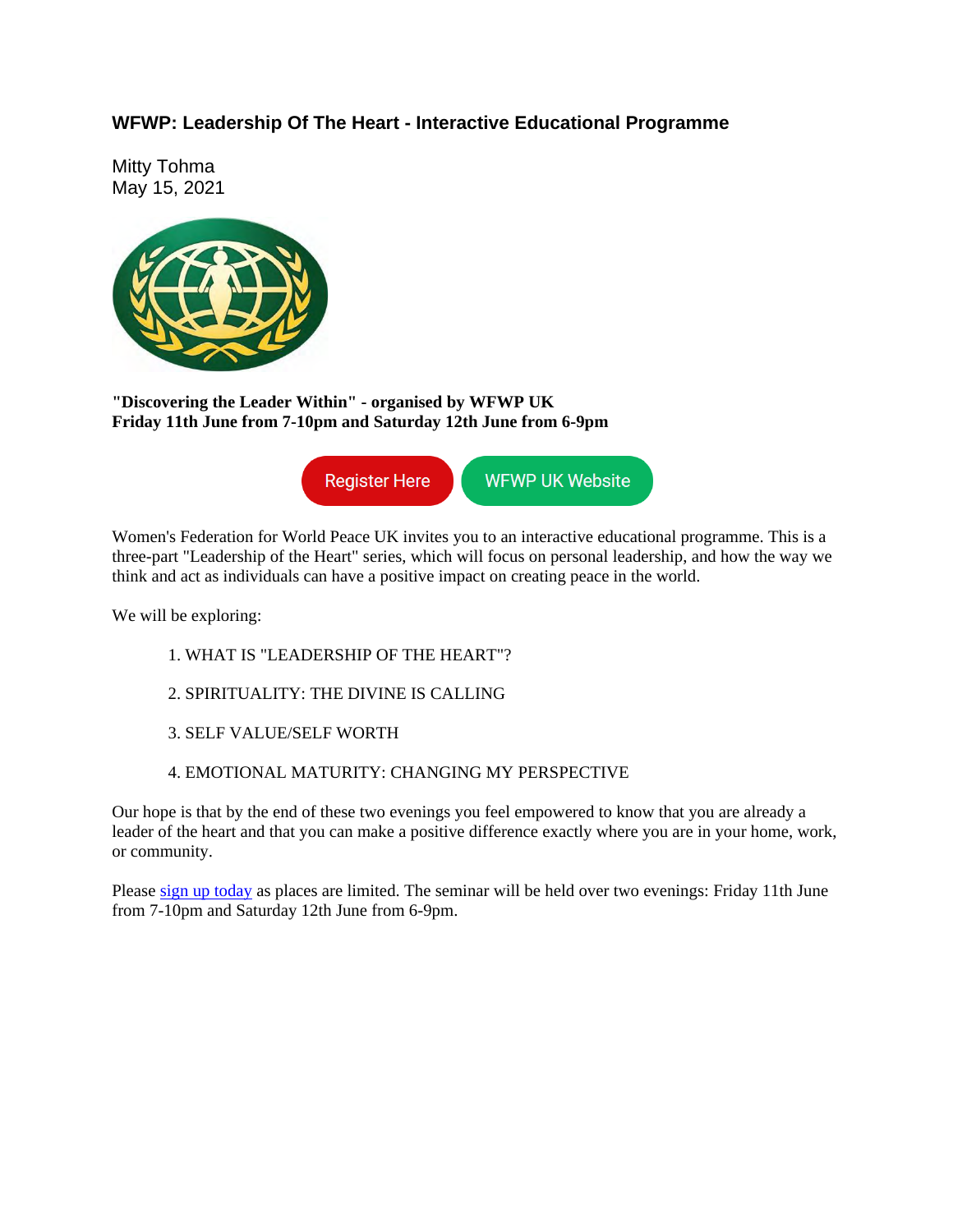

**Women's Federation for World Peace, UK** presents

**W** Leadership<br>Of the Heart

## **DISCOVERING THE LEADER WITHIN**

The Leadership of the Heart program is an interactive educational series, designed to bring out the powerful leader within each of us.

## Friday, 11th June @ 7pm - 10pm Saturday, 12th June @ 6pm - 9pm

Register here: https://tinyurl.com/y69467kd

Fee: £15 WFWP members | £20 Non-WFWP members

> For more information, contact: infoewfwp.org.uk Or visit: www.wfwp.org.uk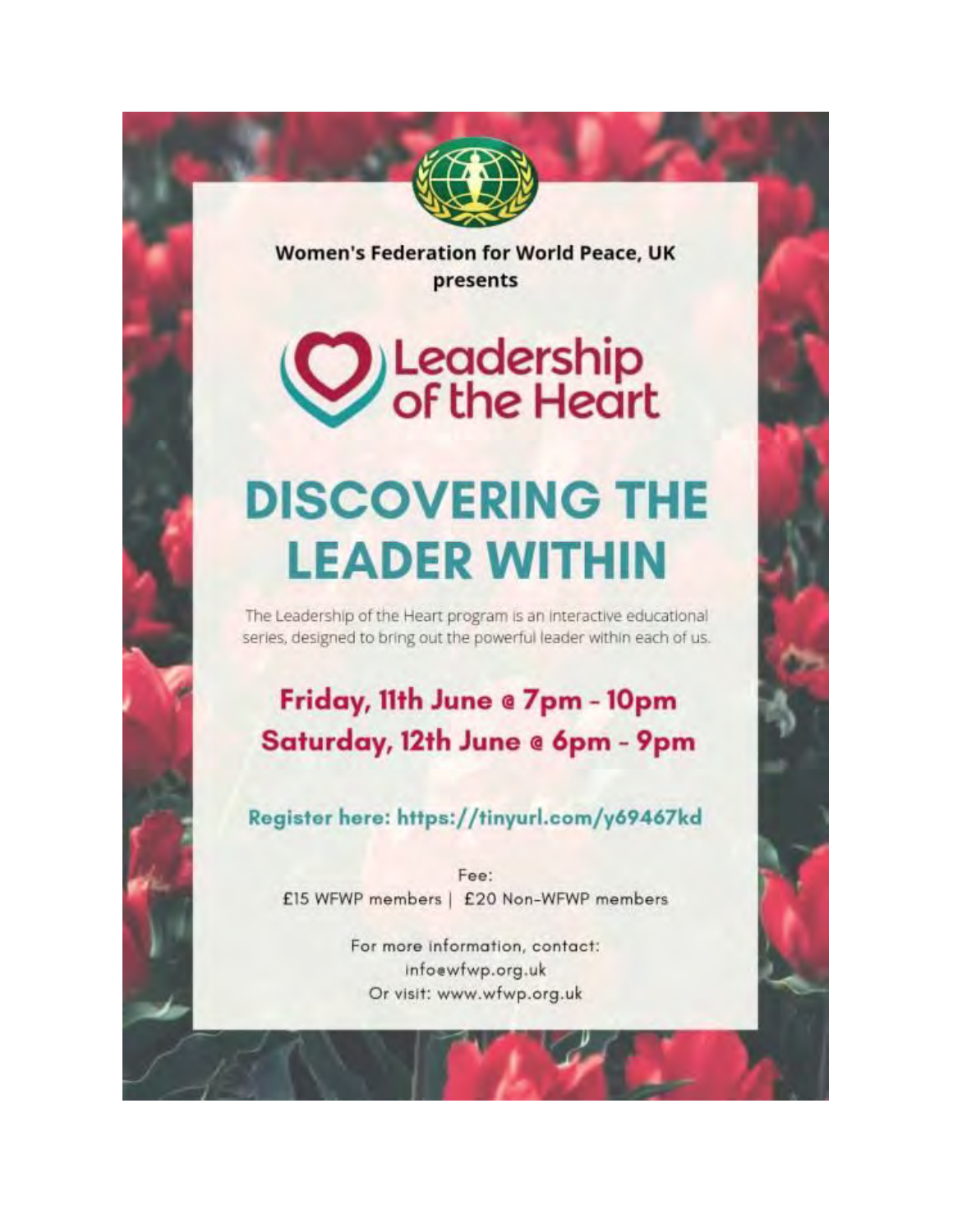|              |                                                                                                                                          | JUN<br>11                                                                        |  |  |  |
|--------------|------------------------------------------------------------------------------------------------------------------------------------------|----------------------------------------------------------------------------------|--|--|--|
|              |                                                                                                                                          | Leadership of the Heart -                                                        |  |  |  |
|              |                                                                                                                                          | WFWP UK                                                                          |  |  |  |
|              |                                                                                                                                          | by Women's Federation for World Peace<br>UK                                      |  |  |  |
|              |                                                                                                                                          | Follow                                                                           |  |  |  |
|              |                                                                                                                                          |                                                                                  |  |  |  |
|              |                                                                                                                                          |                                                                                  |  |  |  |
|              |                                                                                                                                          | $£15 - £20$                                                                      |  |  |  |
| $\heartsuit$ |                                                                                                                                          | <b>Tickets</b>                                                                   |  |  |  |
|              |                                                                                                                                          |                                                                                  |  |  |  |
|              | The Leadership of the Heart series is an interactive and educational                                                                     | Date and time                                                                    |  |  |  |
|              | program, designed to bring out the powerful leader within each of us.                                                                    | Fri, Jun 11, 2021, 12:00 PM -<br>Sat, Jun 12, 2021, 3:00 PM MDT                  |  |  |  |
|              | About this event                                                                                                                         | Add to calendar                                                                  |  |  |  |
|              | a                                                                                                                                        |                                                                                  |  |  |  |
|              |                                                                                                                                          | Location<br>Online event                                                         |  |  |  |
|              | <b>Tags</b>                                                                                                                              |                                                                                  |  |  |  |
|              |                                                                                                                                          | Refund policy                                                                    |  |  |  |
|              | <b>Online Events</b><br><b>Online Seminars</b>                                                                                           | Contact the organizer to request a refund.<br>Eventbrite's fee is nonrefundable. |  |  |  |
|              | Online Charity & Causes Seminars<br>#holistic<br>#leadership                                                                             |                                                                                  |  |  |  |
|              | #leadership_development<br>#skills<br>#heartcentred                                                                                      |                                                                                  |  |  |  |
|              | #emotional_intelligence<br>#leadership_skills<br>#leadership_training                                                                    |                                                                                  |  |  |  |
|              | #leadership_workshop<br>#emotional_maturity                                                                                              |                                                                                  |  |  |  |
|              |                                                                                                                                          |                                                                                  |  |  |  |
|              | Share with friends                                                                                                                       |                                                                                  |  |  |  |
|              |                                                                                                                                          |                                                                                  |  |  |  |
|              |                                                                                                                                          |                                                                                  |  |  |  |
|              |                                                                                                                                          |                                                                                  |  |  |  |
|              | Women's Federation For World Peace UK                                                                                                    |                                                                                  |  |  |  |
|              | Organizer of Leadership of the Heart - WFWP UK                                                                                           |                                                                                  |  |  |  |
|              | Women's Federation for World Peace (WFWP) UK is an NGO in general consultative status with the<br>Economic and Social Council of the UN. |                                                                                  |  |  |  |
|              | <b>OUR VISION:</b>                                                                                                                       |                                                                                  |  |  |  |
|              | Women working together to realise one global family rooted in a culture of sustainable peace.                                            |                                                                                  |  |  |  |
|              | <b>OUR MISSION:</b><br>Empowering women, as peacebuilders and leaders in the family to transform the community, nation                   |                                                                                  |  |  |  |
|              | and world.                                                                                                                               |                                                                                  |  |  |  |
|              | <b>OUR SOLUTION:</b>                                                                                                                     |                                                                                  |  |  |  |
|              |                                                                                                                                          |                                                                                  |  |  |  |
|              |                                                                                                                                          |                                                                                  |  |  |  |
|              | Contact<br><b>Follow</b>                                                                                                                 |                                                                                  |  |  |  |
|              |                                                                                                                                          |                                                                                  |  |  |  |
|              | More events from this organizer                                                                                                          |                                                                                  |  |  |  |